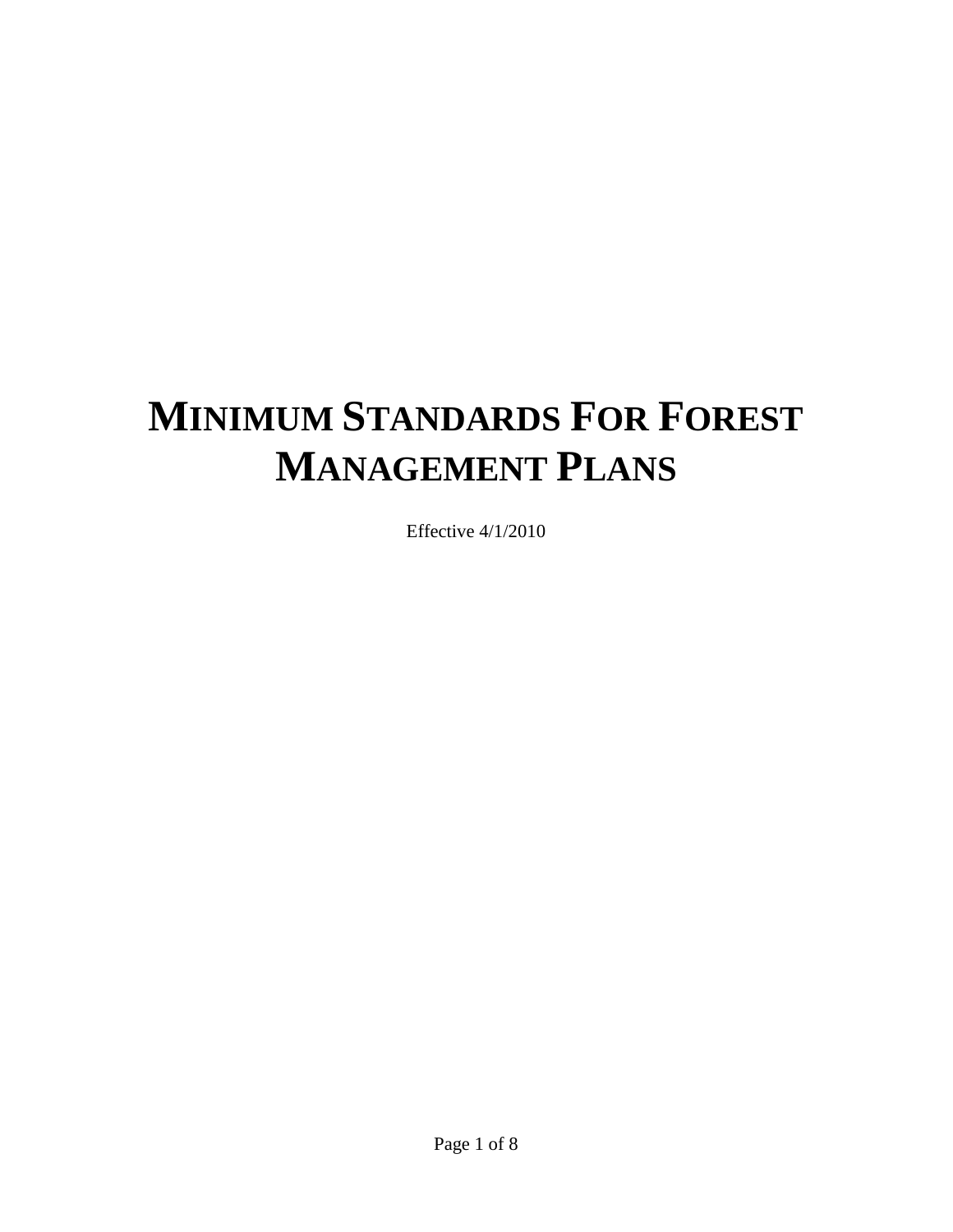## **Forest Management Plan Procedure**

A forest management plan must be filed with the County Forester by October 1 of the year preceding enrollment. Updated forest management plans are due by April  $1 - 10$  years from the first year of enrollment. (Example 1: Application and plan date = fall of 1999. First year of enrollment is 2000. Updated plan due April 1, 2010.) (Example 2: Updated plan submitted for 4/1/2000. Next update is due 4/1/2010.)

The Department has prepared a sample management plan format containing the minimum requirements (See Appendix E – Sample Forest Management Plan) for filing under UVA. It prompts and provides space for all required information. Alternative formats containing at least the following information may be accepted by the Department.

The forest management plan shall include the following:

**I. Parcel Information and Stand Data:** The *Use Value Appraisal Forest Management Plan* form completed according to the following instructions or an alternative format containing at least the following information:

For the entire parcel:

- 1) Original signatures and signature dates of owner(s).
- 2) Name and address of owner(s) shall be included as it appears on the application form.
- 3) Town where parcel is located.
- 4) Orthophoto Number shall be listed along with the series (NAD 83 preferred).
- 5) Grand List Description shall be included as it appears on the application form.
- 6) SPAN shall be included in the plan and on the map.
- 7) Resource Information: The management plan will address the conditions on the ground for the entire parcel. Specific management recommendations to protect, maintain or enhance these characteristics, where they exist and where they are compatible with forest management, should be addressed for the enrolled parcel.
	- 1. *Soil and Water Resources:* This refers to soil erosion prevention and water quality protection related to forest management. At a minimum, a statement that the AMPs will be followed is necessary in the forest management plan.

Information in categories 2-4 is **OPTIONAL for Use Value Appraisal eligibility**.

2. *Recreation and Aesthetics:* This refers to uses of the property for recreational purposes such as hunting, fishing, hiking, skiing, biking, horseback riding, wildlife viewing, snowmobile, all-terrain vehicle or other use. These locations shall be noted on the forest management plan map. If there are no recreational uses on the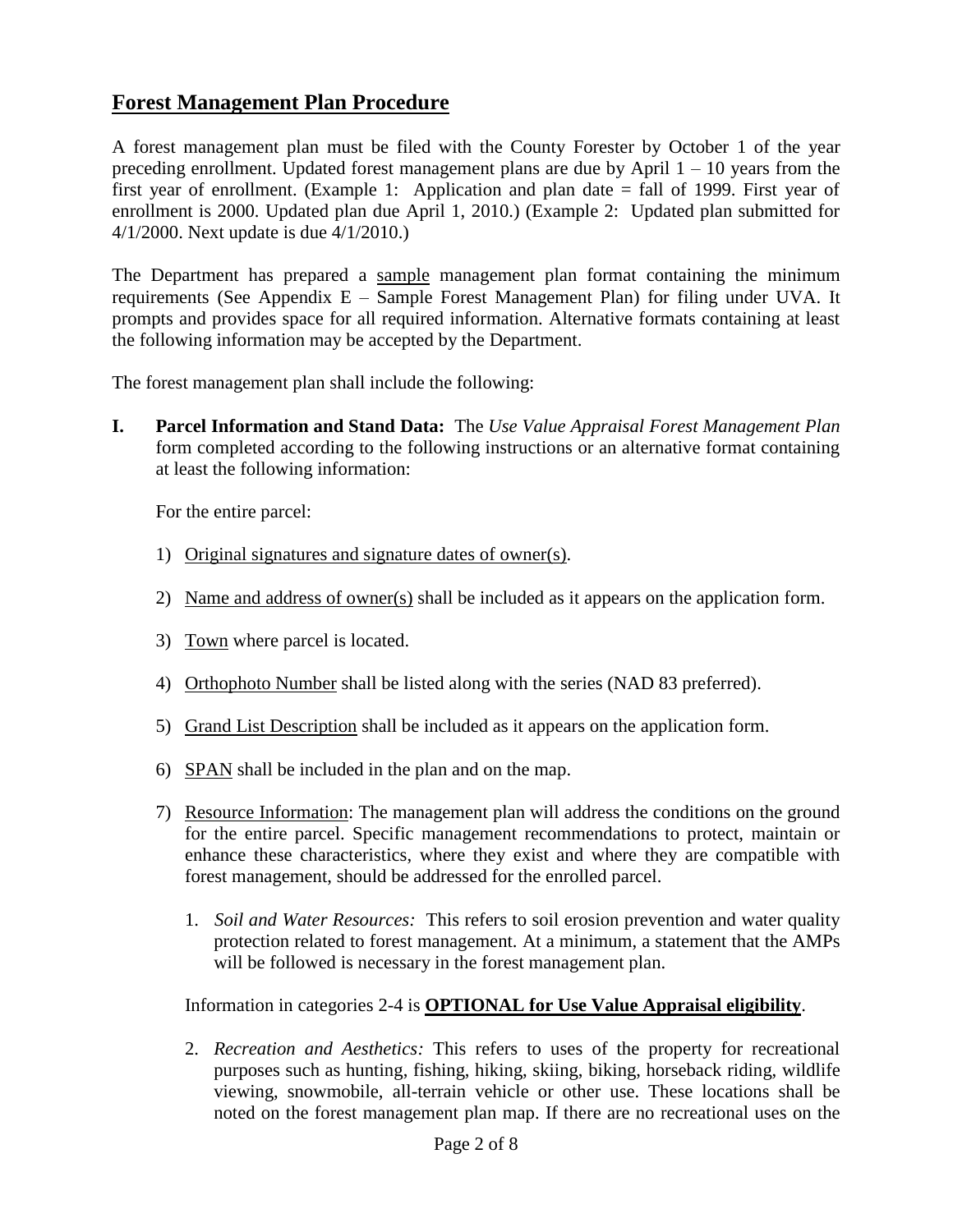property, state "none" in this section. Aesthetics is also part of this category and includes such things as waterfalls, cliffs, special views, and individual trees as well as other things of note for individual landowners. These locations shall be noted on the forest management plan map. If there are no other resource values, please state "none" in this section.

- 3. *Cultural Resources:* This refers to any cultural, historic, or archeological occurrence on the property. Examples may be stone walls, cellar holes, cemeteries, and others. These locations shall be noted on the forest management plan map. If there are no cultural resources, please state "none" in this section.
- 4. *Wildlife Habitat:* This refers to wildlife habitat and habitat characteristics. Descriptions may include deer yards, bat hibernacula and roosts, heron rookeries, specific songbird or game bird habitat, snag or den trees or potential snag or den trees, coarse woody debris, vernal pools, beech groves, apple orchards, evidence of animal browse, or direct observation of species. These locations shall be noted on the forest management plan map. If none are present, please state "none."

For each forest stand:

- 8) Sampling Data must be stand specific and accurately represent field conditions. Forest stand is defined as *"A group or groups of trees sufficiently uniform in age class distribution, composition, and structure, and growing on a site of sufficiently uniform quality, to be a distinguishable unit."* For sampling intensity and procedure guidelines, please refer to the appropriate silvicultural guide or to a mensuration guide (See Appendix A – Partial List of Acceptable Forest Management Publications). Include the sampling procedures used and date(s) sampling took place. For fixed radius plots, include size and number of plots per stand. For variable radius plots, include basal area factor and the number of points taken per stand. For regeneration data, include plot size and number of plots sampled.
- 9) Forest Stand Number as assigned on the map.
- 10) Acres: An estimate of the number of acres of the specified stand.
- 11) Site Class: The site productivity class or classes of the stand (See Appendix  $E Use$ Value Appraisal Productivity Classes of Forest Land). Specify soil series or site index.
- 12) Stand History includes such information as date and type of last treatment or harvest, planting records, natural disturbances, etc., if known.
- 13) Stand Description shall include the following information:
	- a. *Age Class Structure* whether stand is currently even- or uneven-aged.
	- b. *Quadratic Mean Stand Diameter* diameter of the tree of average basal area, not the average diameter of the trees in the plot.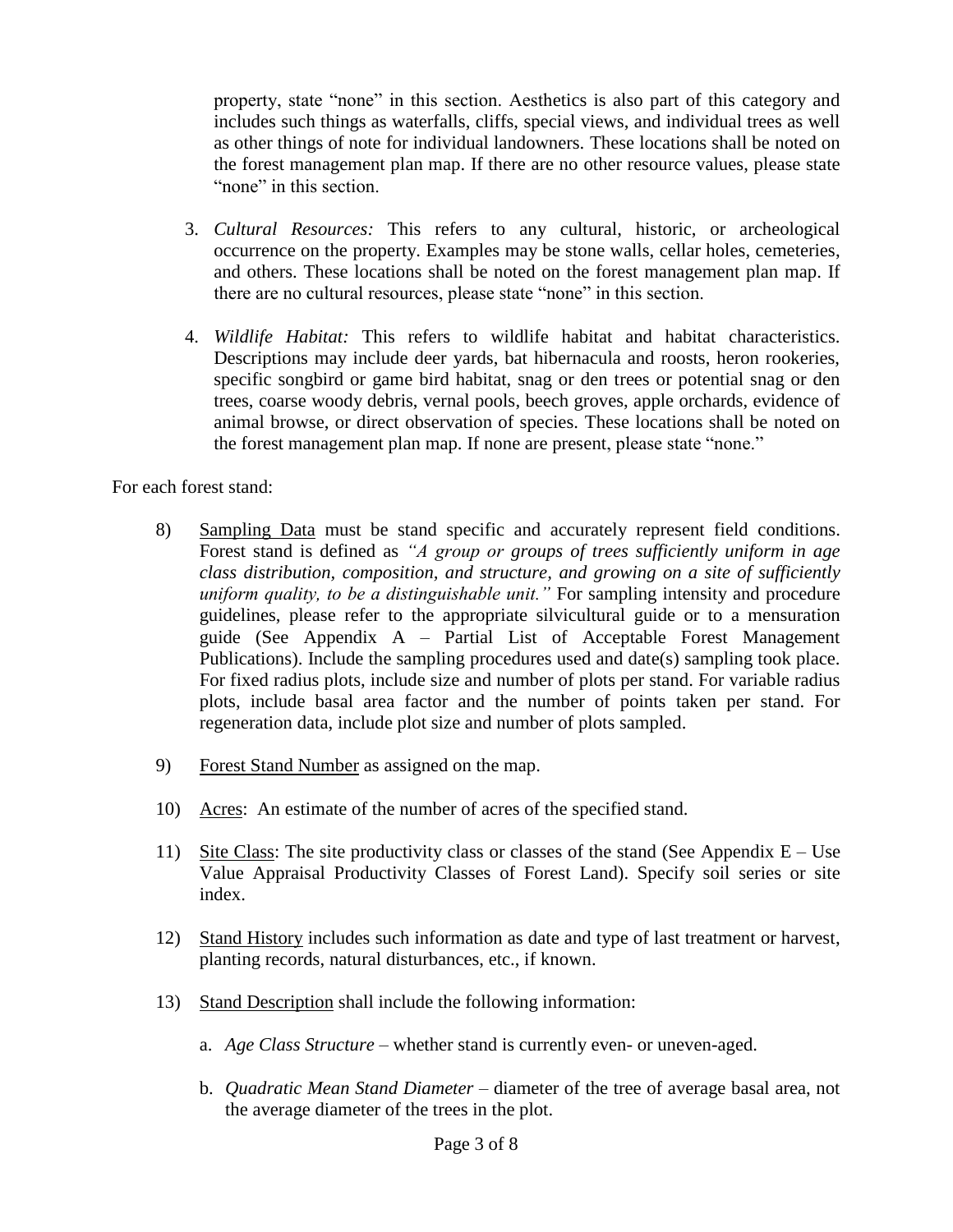- c. *Stand Cover Type* Society of American Foresters cover types or equivalent. Provide percent species composition by basal area of dominant overstory.
- d. *Natural Community Type* **only required for ESTAs** (refer to Appendix S FWD Standards for Identifying, Mapping, and Documenting Significant Natural Communities, Vernal Pools, and Rare Plant and Animal Species for UVA Enrollment as ESTAs).
- e. *Total Basal Area* shall be provided for all stands of poletimber- and sawtimbersized trees. For uneven-age management, the plan shall include all trees in the 6 inch diameter class and larger. For even-age management, the plan shall include all trees in or touching the main crown canopy (excluding suppressed trees).
- f. *Acceptable Growing Stock Basal Area* consists of that portion of trees tallied as total basal area that are of commercial species and have the potential to produce sawlog-quality or better material now or in the future. Commercial species are those tree species that are commonly accepted as being commercially valuable.
- g. *Unacceptable Growing Stock Basal Area* consists of that portion of trees tallied as total basal area that are NOT of commercial species, or do not have the potential to produce sawlog or better quality material now or in the future. Noncommercial species typically include such species as alder spp., American hornbeam (muscle wood), apple, boxelder, common chokecherry, Eastern hophornbeam, gray birch, hawthorn, mountain ash, mountain maple, pin cherry, striped maple, and willow spp.
- h. *Regeneration Data* provide qualitative data description of density and species in the seedling/sapling class. Where regeneration treatments are prescribed, quantitative regeneration data may be required.
- i. *Forest Health Conditions* include insect, tree disease, browsing, abiotic or invasive exotic plant problems within the stand which may affect the silvicultural treatment recommended within the 10-year management period. Invasive plants should be listed by species and categorized as light, moderate, or heavy infestations.
- 14) Long-Range Silvicultural Objectives must include at least the following:
	- 1. Even-age Management
		- a. Present stand age
		- b. Rotation age
	- 2. Uneven-age Management
		- a. Diameter objectives for principal species
		- b. Cutting cycle
- 15) Scheduled and Prescribed Silvicultural Treatment: **It is the responsibility of the landowner to supply enough detail about the proposed stand prescription that it**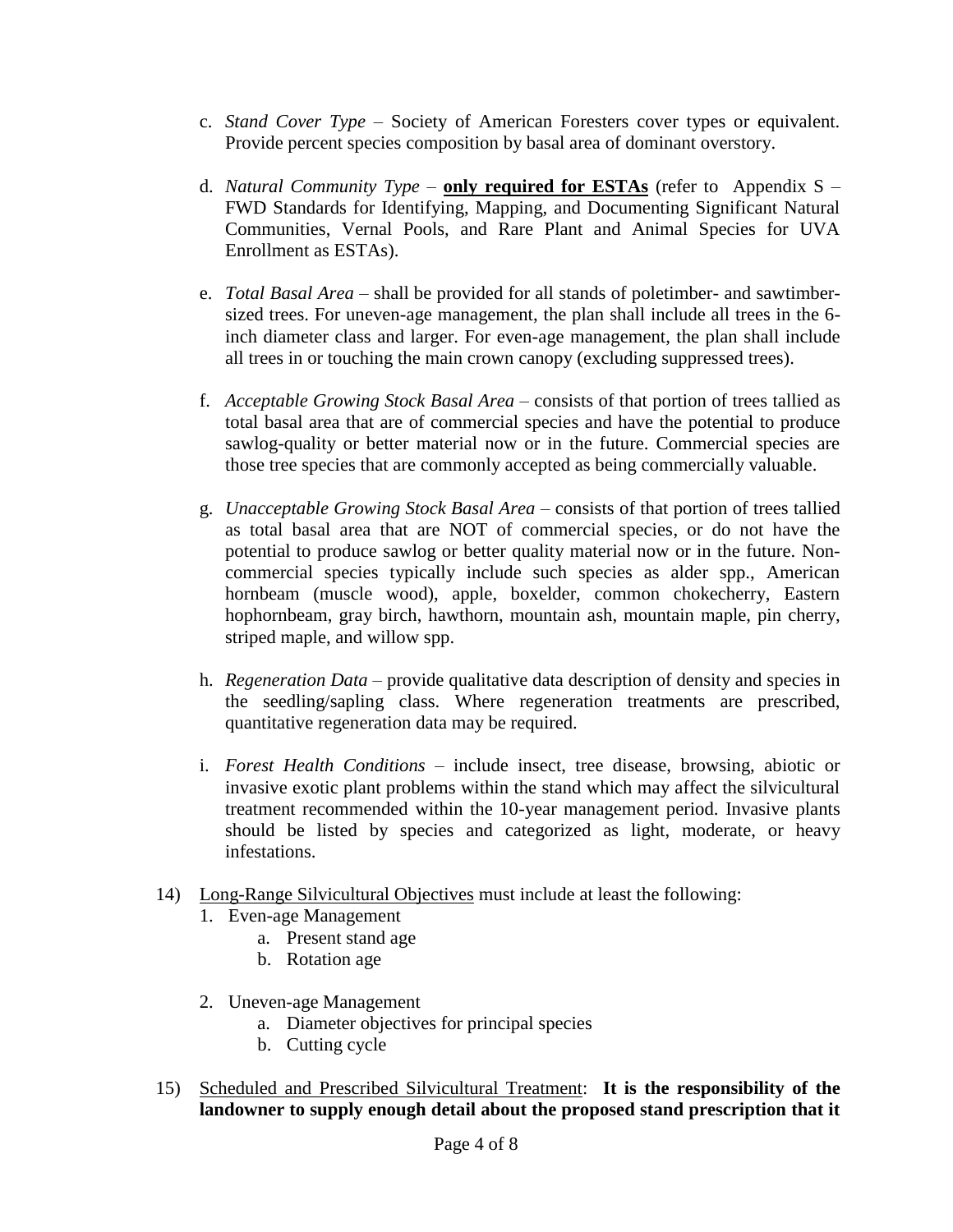## **can be effectively evaluated by the Department of Forests, Parks and Recreation.**

A silvicultural treatment, if needed, shall be prescribed for each stand within the 10 year plan period and shall be consistent with stated objectives. A specific year shall be given for each prescribed treatment. If the prescribed treatment is not implemented within the three-year window before or after the year specified, an amendment is required.

For all treatments, provide species favored for retention and regeneration, and residual basal area objectives. For progressive clearcutting, provide sufficient description of harvest area sizes and timing between first and last treatment. For single tree selection, provide a diameter distribution chart or Q factor describing current and target condition. For group selection treatments, provide size of groups and percent of stand area to be regenerated by group selection and residual basal area outside the groups. When work is planned outside of groups, additional treatment descriptions must be provided.

Prescription of a cutting system will be based on the information used in stand analysis in connection with the most current silvicultural guide or other appropriate publication (See Appendix A – Partial List of Acceptable Forest Management Publications). Reference the guide/publication in the plan. Where no guide is appropriate, the plan shall contain adequate data and information to support the prescribed silvicultural treatment.

It is recognized that the practice of silviculture is both art and science, and that specific silvicultural treatments often differ from place to place within a stand due to normal stand variability.

For crop tree release, provide a description of the crop trees to be released and the approximate number of crop trees to be released per acre.

- **II. Management Schedule:** A 10-year work schedule (See Appendix E Sample Forest Management Plan) will be submitted with the management plan and will be updated every 10 years. The work schedule shall include all prescribed commercial harvest cuttings, noncommercial treatments, and any other treatments necessary to comply with the management plan. All prescribed treatments shall be narrowly focused and stand specific. Supportive data derived from inventory such as stand diagnosis and prescription forms and basal area computation sheets may be attached to the summary sheet for further documentation, if desired. Give a single year date for each treatment. Policy allows  $\pm$  three years on single year dates to allow for issues such as changing markets, weather conditions, or insect defoliations.
- **III. Management Map:** The following standards apply to all parcels (See Appendix E1 Sample Use Value Appraisal Forest Management Plan Map and Chart of Acreage Adjustments):
	- 1) The map (for example, see Appendix E1 Sample Use Value Appraisal Forest Management Plan and Chart of Acreage Adjustments) must be orthophoto based.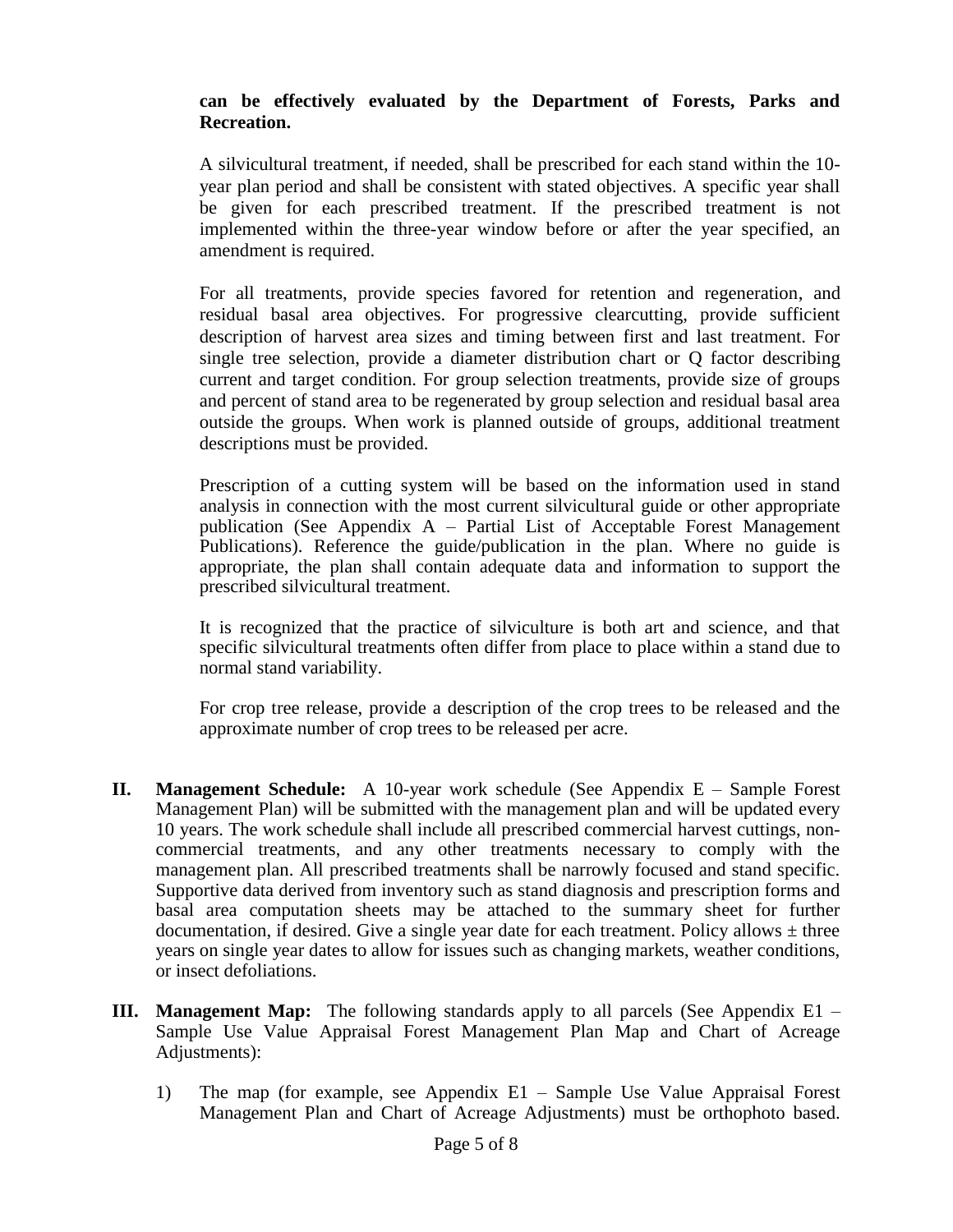Four Vermont coordinate system coordinates must be indicated on the map. Digital data for creating your own maps are available through Vermont Center for Geographic Information (VCGI) [\(www.vcgi.org\)](http://www.vcgi.org/). For a list of UVA map preparers, contact your County Forester. Maps of parcels larger than 1,000 acres or appearing on more than four orthophotos are exempt from the 1:5,000 map scale providing that the alternate scale used is not less than 1:20,000, is consistent with available aerial photography scales, and that excluded areas (with the exception of power lines) in parcels mapped at alternate scales are mapped at 1:5,000 as an additional inset.

- 2) The map must include the following:
	- name of owner(s)  $\bullet$
	- town in which the parcel is located  $\bullet$
	- name of draftsperson  $\bullet$
	- acreage of parcel  $\bullet$
	- orthophoto number and series year  $\bullet$
	- four Vermont coordinate system coordinates (NAD83 preferred)
	- $\bullet$ north arrow
	- $\bullet$ scale of 1:5,000 (unless exempt)
	- locus map to indicate parcel's location
	- lands greater than 1 mile access distance (straight line distance from nearest class  $\bullet$ 1, 2 or 3 road)
	- SPAN
	- date of preparation or revision
- 3) The map must show the boundaries of the entire parcel, the boundaries of the portion of the parcel to be included in the program, and the boundaries of the portion of the parcel to be excluded from the program. These areas must be clearly labeled so the acreage of each area can be listed in a chart. The map must show the location of all buildings and must show all agricultural and open land to be enrolled.
- 4) The map shall include significant physical features such as roads, surface waters (these include permanent streams, rivers, lakes, and ponds), wetlands, and power lines.
- 5) Established rights-of-way and/or preferred access route should be shown sufficiently so that the forest stands and features can be located on the ground.
- 6) All forest stands (including significant wildlife habitats, special places and sensitive sites, ESTAs, miscellaneous treatment areas, open, and non-productive lands) that have special treatment in the written plan must be delineated by a number that corresponds to a description in the forest management plan.
- 7) A chart must be included on the map or attached to the map (See example, Appendix E1 – Sample Use Value Appraisal Forest Management Plan and Chart of Acreage Adjustments) to show the acreages of agricultural land, open land, productive forest land by stand, and non-productive forest land that is less than 20% of the enrolled productive forest land acres. In addition, the following areas must be shown on the map and chart, and must be approved by the County Forester: non-productive forest land greater than 20% of the enrolled productive forest land acres, significant wildlife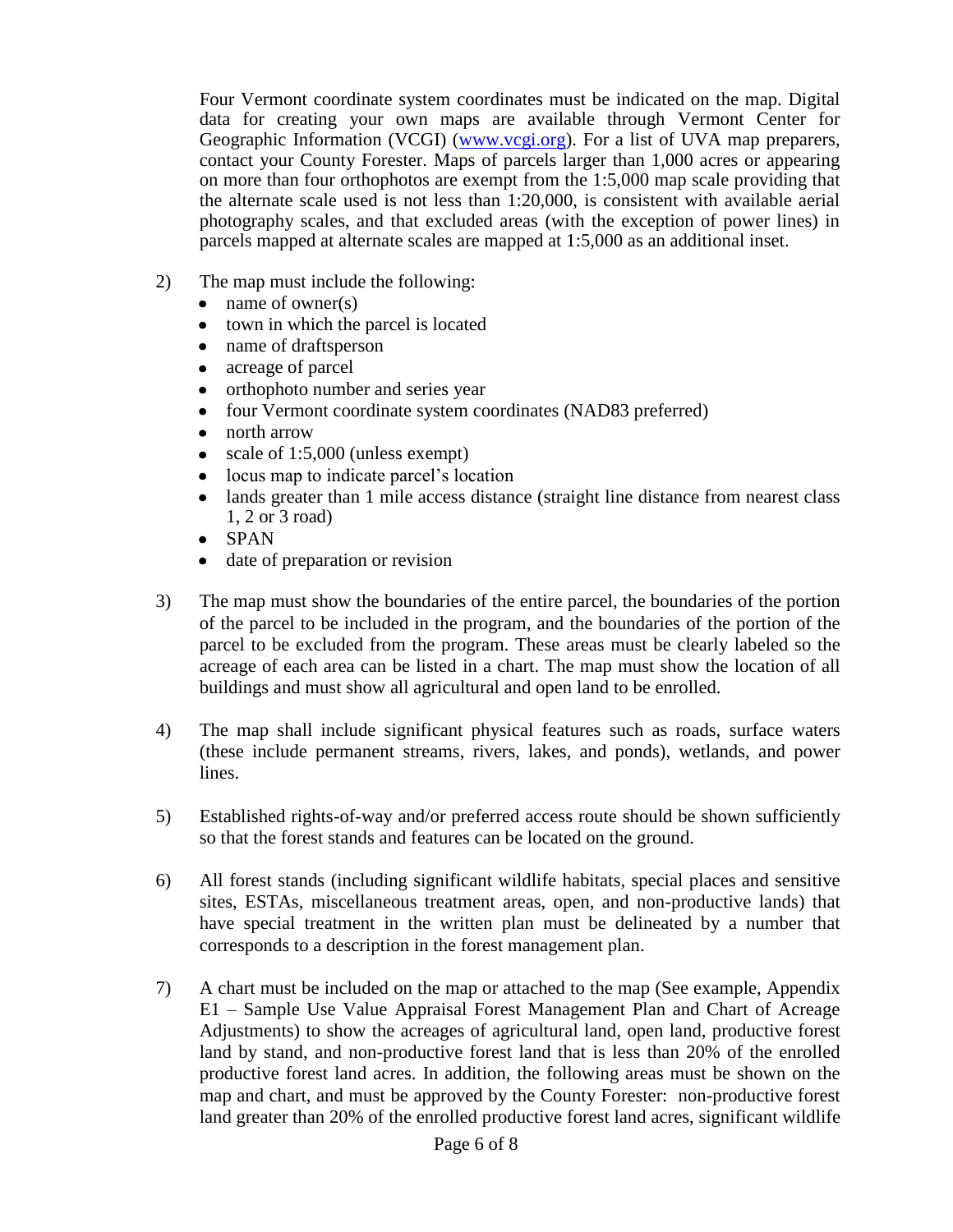habitats, Special Places and Sensitive Sites, the six ESTAs, and miscellaneous treatment areas. The above 10 categories require the signature of the County Forester on the map. If the acreage calculated from the orthophoto does not match the acreage in the town records, the acreage must be prorated to match town records. Excluded areas must also be shown on the map and chart as actual acres and cannot be prorated.

8) If cultural resources are described in the plan, they should be shown on the map.

**Note:** Remote forest land will be appraised at 75 percent of the forest land use value if it is located greater than one mile from a class 1, 2, or 3 road. The total acreage must appear in the chart as a separate category of "Forest land greater than one mile from a class  $1, 2$ , or  $3$  road" either as productive or non-productive. It must be calculated as located beyond one mile as measured in a straight line distance, regardless of ownership, from the nearest class 1, 2, or 3 road. The area must also be delineated on the required map.

**IV. Use Value Appraisal Parcel Data Entry Form** (See Appendix E2 – Use Value Appraisal Parcel Data Entry Form)**:** A completed Data Entry Form must accompany the Forest Management Plan. It is used for administrative purposes and data entry. It shall not be used as the management plan itself. Round all numbers to whole numbers.

Instructions for Completing the Form:

The line with ( $\Box$ new,  $\Box$ update, etc.) indicates the type of plan. This sheet can also be used for amendments by indicating the revised information by stand and writing an explanation in section 14.

- 1) Landowner Name If there is more than one owner, use the owner responsible for attending to UVA.
- 2) Landowner Contact Information address, phone number, email.
- 3) Parcel Town Record the town(s) in which the land is located. If the parcel is in two or more towns, separate UVA forms must be completed for each town. This is necessary because taxes are paid by town, not parcel, and the ID# is broken down by town.
- 4) School Property Account Number (SPAN) Refer to corresponding tax bill or town clerk.
- 5) Total Acres Assessed at Forest Use Value Forestry Acres in Parcel are grand list acres minus agricultural land, open land, and exclusions. This number should agree with the total of all the stand acreage listed below.
- 6) Plan Preparer is the name of the person and the company (if applicable) who prepared the management plan.